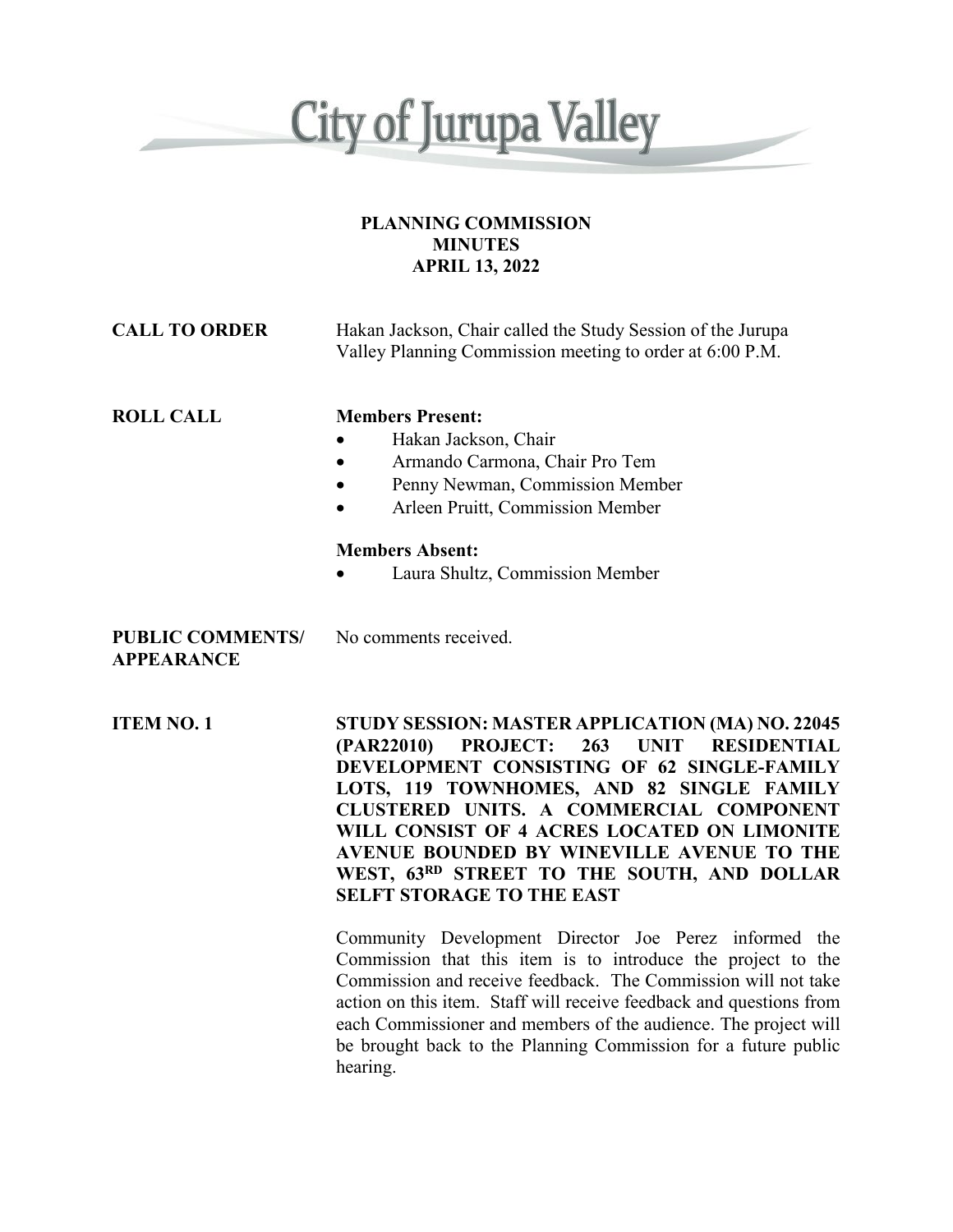# **City of Jurupa Valley**

Mr. Reynaldo Aquino, Senior Planner presented the staff report and provided an overview of the proposed project.

John Russo, property owner, thanked the Commission for their consideration and comments.

Nolen Leggio, applicant, provided a PowerPoint presentation and a summary of the proposed project.

## **COMMISSIONER DISCUSSION**

- The Commission addressed concerns regarding the drive-thru call box placement. They requested the call box placement be further in the drive-thru line to avoid traffic impacts.
- Chair Pro Tem Carmona and Commissioner Pruitt addressed concerns regarding the high density in the residential area. They requested that the density remain as low density. He stated that he would like to preserve the culture of the single-family community.
- Chair Pro Tem Carmona stated that high density does not ensure that the homes will sell for an affordable price. Chair Pro Tem Carmona also would like to preserve small businesses in the proposed Commercial area.
- Chair Jackson and Commissioner Newman stated that the proposed density seemed appropriate given that the proposed project location is in close proximity to the freeway, which would allow the traffic to stay on the outskirts of the City. In addition, the diversity of the styles of homes in the community will allow for various market-rate homes.

**CALL TO ORDER** Hakan Jackson, Chair called the Regular Planning Commission meeting to order at 7:00 P.M.

### **ROLL CALL Members Present:**

- Hakan Jackson, Chair
- Armando Carmona, Chair Pro Tem
- Penny Newman, Commission Member
- Arleen Pruitt, Commission Member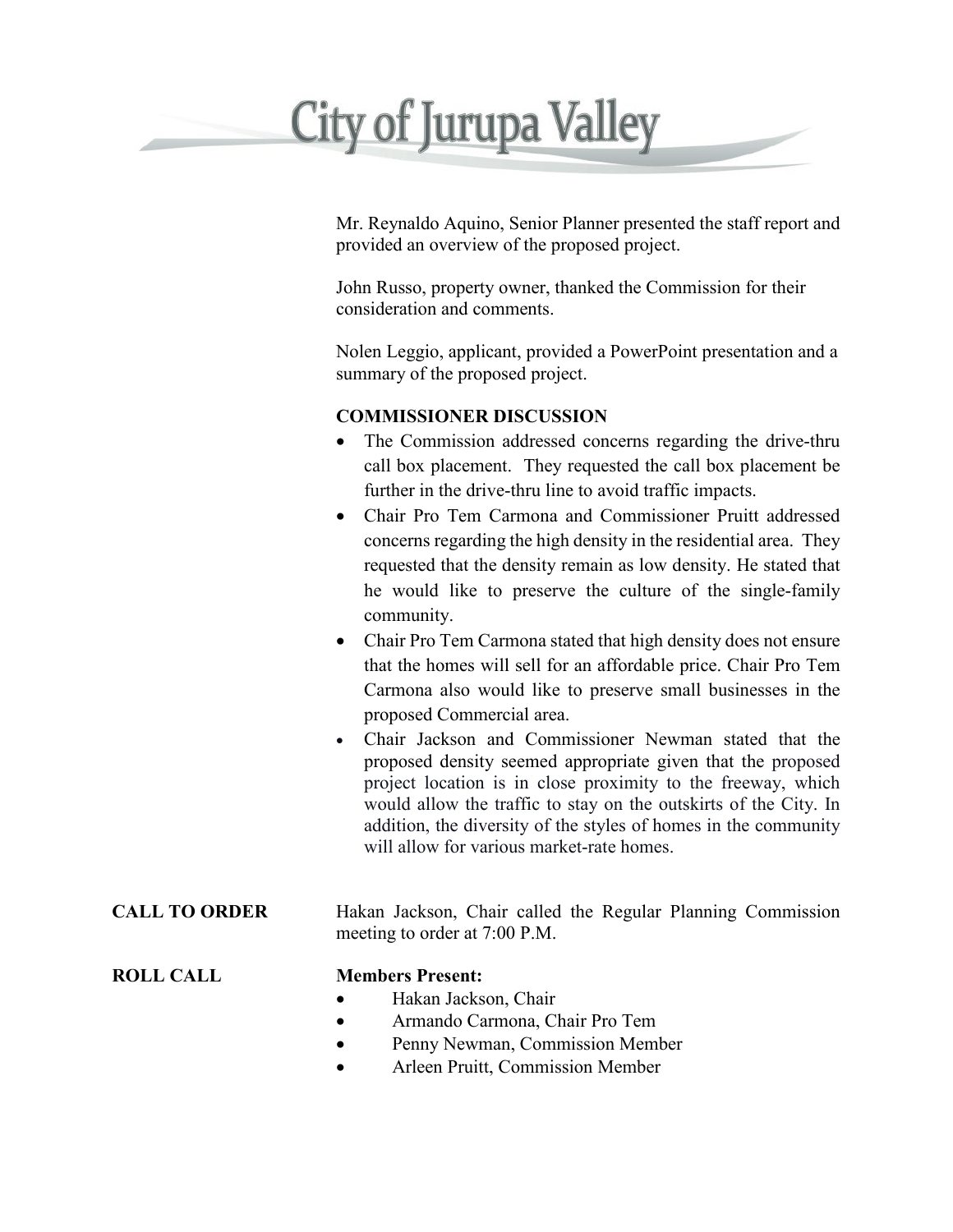

### **Members Absent:**

• Laura Shultz, Commission Member **PLEDGE OF** Commissioner Newman led the Pledge of Allegiance.

# **ALLEGIANCE**

### **PUBLIC COMMENTS/** No comments received. **APPEARANCE**

**CONTINUED STUDY SESSION: MASTER APPLICATION (MA) NO. 22045 ITEM NO. 1 (PAR22010) PROJECT: 263 UNIT RESIDENTIAL DEVELOPMENT CONSISTING OF 62 SINGLE-FAMILY LOTS, 119 TOWNHOMES, AND 82 SINGLE FAMILY CLUSTERED UNITS. A COMMERCIAL COMPONENT WILL CONSIST OF 4 ACRES LOCATED ON LIMONITE AVENUE BOUNDED BY WINEVILLE AVENUE TO THE WEST, 63RD STREET TO THE SOUTH, AND DOLLAR SELFT STORAGE TO THE EAST**

### **COMMISSION DISCUSSION CONTINUED**

- The Commission requested that the traffic signal lights have dedicated turning lanes.
- The Commission requested more information on the traffic impacts of the project.
- The Commission requested that the name of the project be changed from Wineville Marketplace to another name such as Mira Loma Marketplace.
- The Commission requested staff to engage with the Developer to negotiate an agreement to ensure that Affordable units are included in project.

## **PUBLIC COMMENTS OPENED**

Ms. Bobbie, resident, spoke in opposition to the project. Ms. Bobbie addressed concerns regarding the traffic impacts the project would have in the surrounding neighborhood. In addition, she spoke about preserving the farmland culture of the community.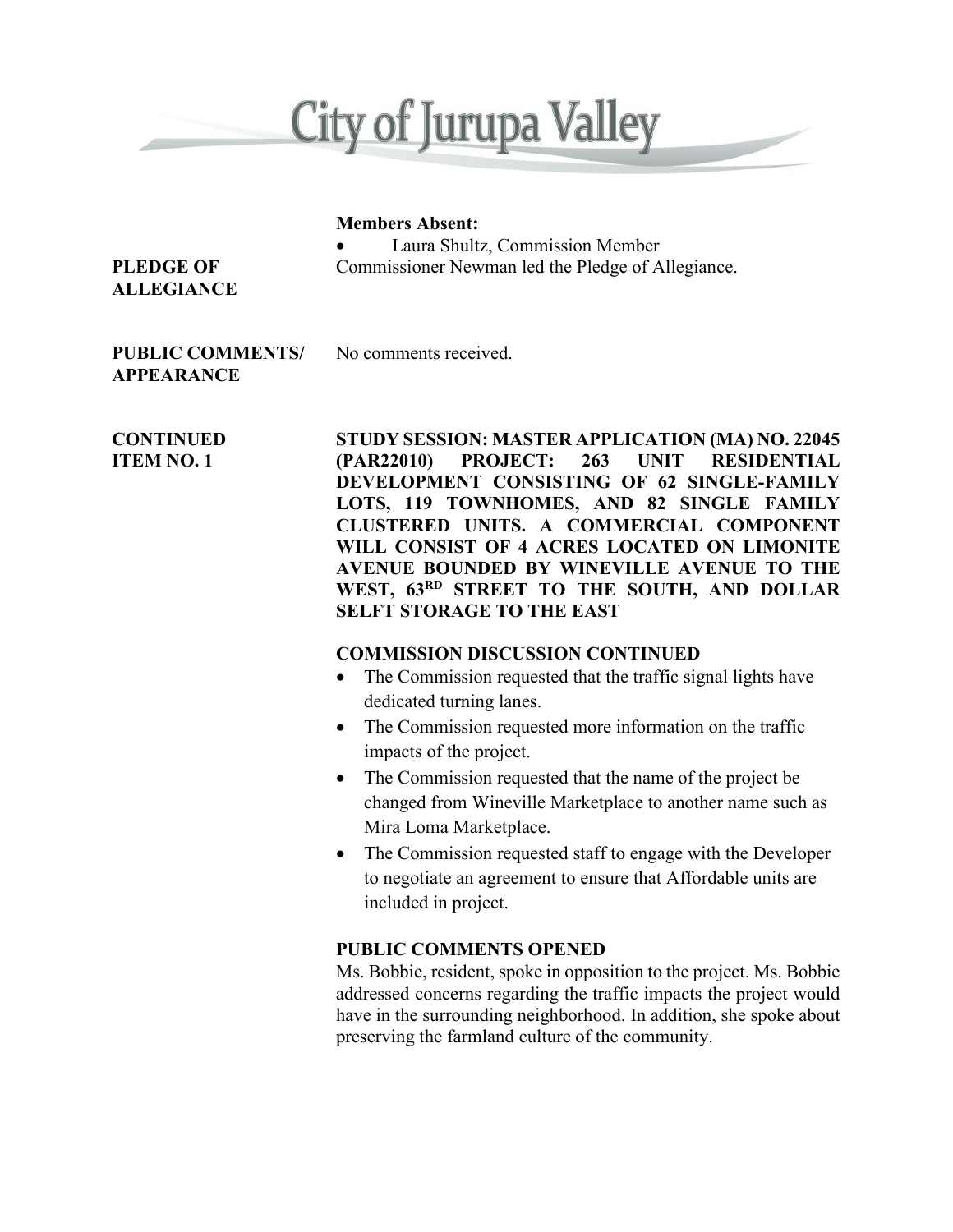

| <b>ITEM NO. 2</b>                                         | Commissioner Pruitt moved and Commissioner Newman seconded<br>a motion to approve the April 13, 2022 agenda. The motion was<br>approved (4-0-1), with Commissioner Laura Shultz absent.                                                                                       |
|-----------------------------------------------------------|-------------------------------------------------------------------------------------------------------------------------------------------------------------------------------------------------------------------------------------------------------------------------------|
|                                                           | Ayes: Jackson, Carmona Newman, and Pruitt                                                                                                                                                                                                                                     |
|                                                           | Noes: None                                                                                                                                                                                                                                                                    |
|                                                           | Abstained: None                                                                                                                                                                                                                                                               |
|                                                           | Absent: Shultz                                                                                                                                                                                                                                                                |
|                                                           |                                                                                                                                                                                                                                                                               |
| <b>CONSENT CALENDAR</b>                                   | Agenda Items, 3, 4, 5 and 6 were unanimously approved by motion<br>of Commissioner Pruitt and seconded by Commissioner Newman.<br>The motion carried (4-0-1), with Commissioner Laura Shultz<br>absent.                                                                       |
|                                                           | Ayes: Jackson, Carmona, Pruitt, and Newman                                                                                                                                                                                                                                    |
|                                                           | Noes: None                                                                                                                                                                                                                                                                    |
|                                                           | Abstained: None                                                                                                                                                                                                                                                               |
|                                                           | Absent: Shultz                                                                                                                                                                                                                                                                |
|                                                           |                                                                                                                                                                                                                                                                               |
| <b>COMMISSION</b><br><b>BUSINESS</b><br><b>ITEM NO. 7</b> | <b>PRESENTATION - DEVELOPMENT UPDATE</b><br>Joe Perez, Community Development Director, provided a<br>PowerPoint presentation with updates on development activity in<br>the City. Mr. Perez also provided an update on the approved<br>projects currently under construction. |
|                                                           | Dianne Guevara, Deputy Community Development Director,<br>provided a PowerPoint presentation on the City Council Policy<br>Initiatives that the Community Development Department is<br>currently working on.                                                                  |
|                                                           | The Planning Commission thanked staff for all their hard work.<br>They expressed their excitement with all the new development<br>happening throughout the City.                                                                                                              |
| <b>PUBLIC COMMENTS/</b>                                   | Tom Elder, resident, 4307 Shetland Lane, Jurupa Valley, CA, spoke                                                                                                                                                                                                             |